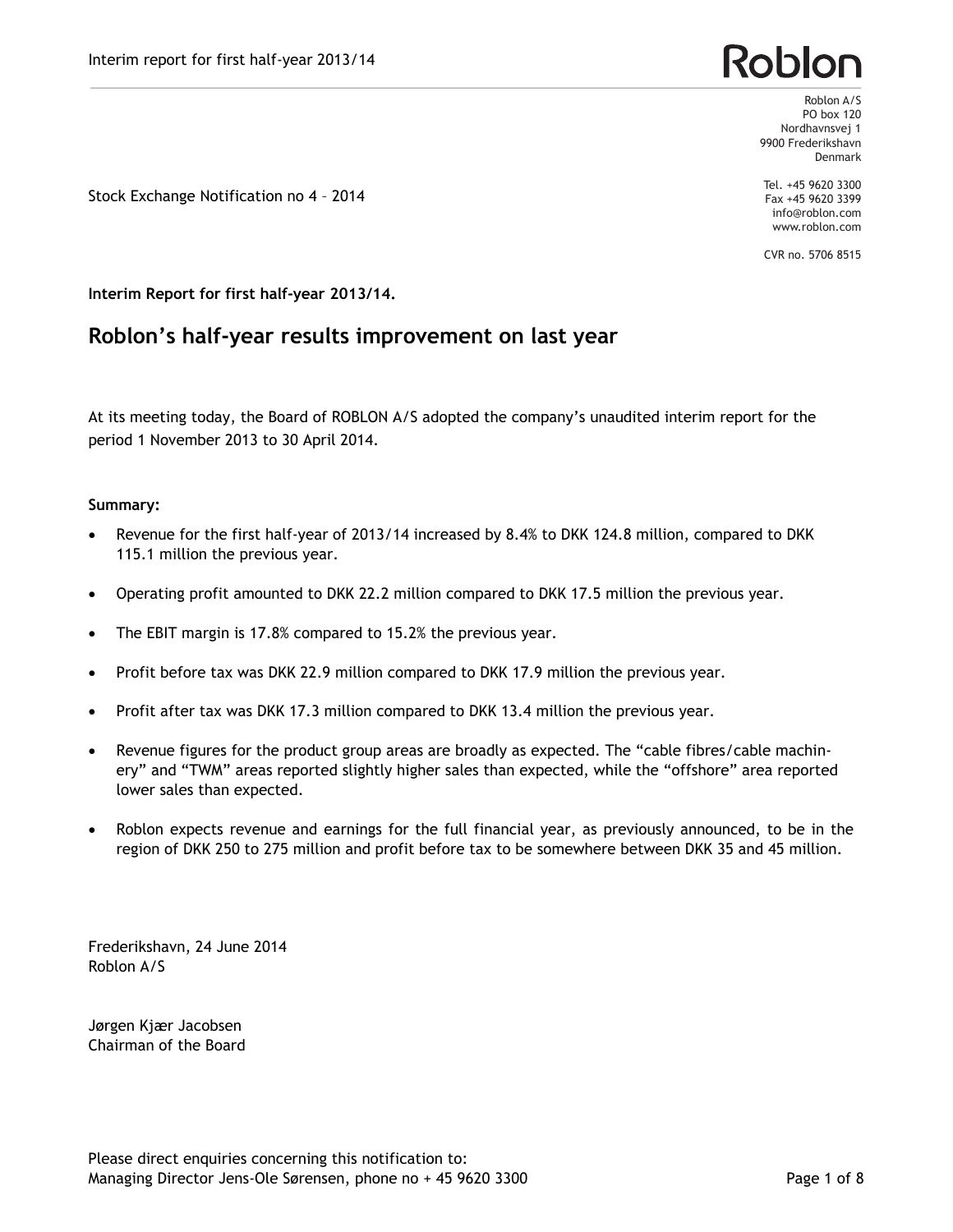The main figures for this period compared to the same period last year are as follows:

| Main figures (tDKK):                          | 1. half-year<br>2013/14 | 1. half-year<br>2012/13 | 31/10 2013 |
|-----------------------------------------------|-------------------------|-------------------------|------------|
|                                               |                         |                         |            |
| <b>Statement of income</b>                    |                         |                         |            |
|                                               | 124,772                 | 115,131                 |            |
| Operating profit                              | 22,245                  | 17,515                  |            |
| Net financing etc.                            | 614                     | 395                     |            |
| Profit before tax                             | 22,859                  | 17,910                  |            |
| Profit for the period                         | 17,259                  | 13,433                  |            |
|                                               | 266,631                 | 237,673                 | 274,495    |
| Capital and reserves, end of period           | 229,659                 | 202,677                 | 230,284    |
| Key figures:                                  |                         |                         |            |
| EPS (Half-year earnings per share of DKK 20)  | 9.7                     | 7.5                     |            |
| EBIT (profit ratio)                           | 17.8                    | 15.2                    |            |
| ROIC (return on average invested capital (%)) | 17.4                    | 12.9                    |            |
|                                               | 86.1                    | 85.3                    |            |
| Return on equity (% p.a.)                     | 16.0                    | 13.1                    |            |
| Intrinsic value of shares                     | 128                     | 113                     | 129        |
| Stock-exchange listing, 30/4                  | 275                     | 173                     | 238        |

The reported share based key figures are related to the B shares.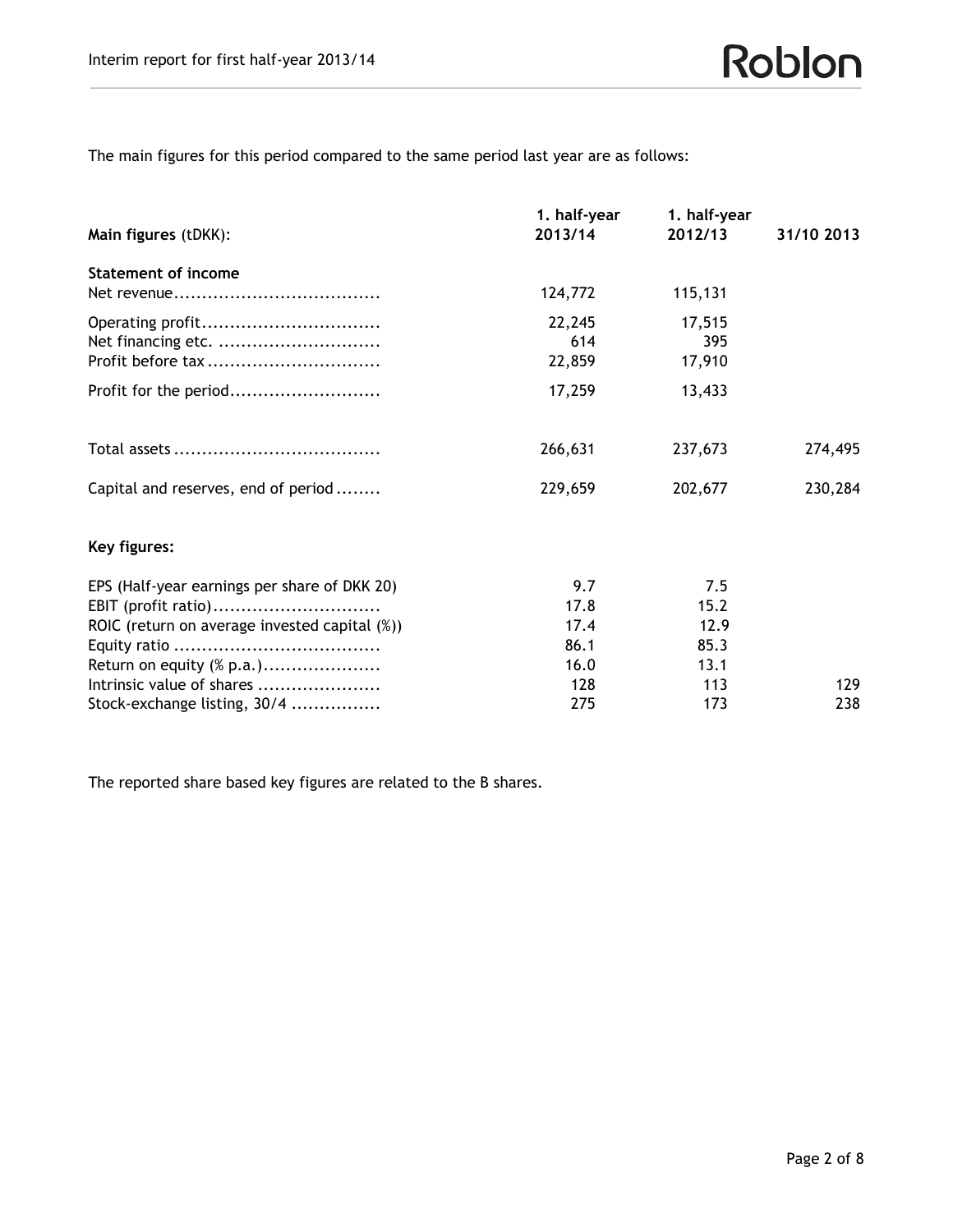#### **Management's review**

The revenue trend for Roblon A/S for the first half of the financial year 2013/14 was entirely as we had expected at the start of the year. The operating profit was however better than expected.

#### **Income statement**

Revenue for the first half-year amounted to DKK 124.8 million compared to DKK 115.1 million for the first half-year of 2012/13, corresponding to an increase of 8.4%.

The operating profit of DKK 22.2 million was DKK 4.7 million higher than the previous year, which corresponds to an increase of 26.9%.

Financing etc. totalled tDKK 614 compared to tDKK 395 in the previous year.

Profit before tax (EBT) then amounts to DKK 22.9 million, compared to DKK 17.9 million for the previous year.

Profit after tax for the first half-year comes to DKK 17.3 million compared to DKK 13.4 million the previous year.

The EBIT margin and EBT margin were maintained and rose slightly in relation to the first half-year of the previous year with an EBIT margin of 17.8% compared to 15.2% and an EBT margin of 18.3% compared to 15.6%.

#### **Balance sheet**

Total assets have risen by DKK 28.9 million from DKK 237.7 million to DKK 266.6 million.

Non-current assets were DKK 3.3 million less than the previous year. This is primarily due to a decline in tangible assets from DKK 44.2 million to DKK 40.8 million.

Current assets have risen by DKK 32.4 million, from DKK 182.2 million to DKK 214.6 million. This rise covers a fall of DKK 6.1 million in stocks, a fall of DKK 9.8 million in trade debtors, a small rise of DKK 0.1 million in financial assets available for sale and a large rise in cash at bank and in hand of DKK 48.2 million, which amount to DKK 108.4 million at the end of the period.

The equity per  $30<sup>th</sup>$  April 2014 is DKK 229.7 million compared to DKK 202.7 million on the same date the previous year.

#### **Revenue growth**

Revenue figures for the product group areas are broadly as expected, with the rise in revenue primarily down to the "cable fibres/cable machinery (cable fibres and cable machinery for the fibre optic industry)" product group areas as well as "TWM (twisters and machinery for the rope-making industry and winders for the carbon fibre industry)", which have performed better than was expected.

Growth in the "lighting" product group area has been as expected, while for the "offshore" product group area it is below the level expected at the start of the year.

The revenue growth for machinery within the "TWM" product group area is higher in the first half-year than was expected at the start of the year.

A dedicated effort involving "customer focus and globalisation" activities has been very successful. It led to a secondary revenue stream for the halfyear related to our open house event at the new showroom, which took place in summer 2013.

Half-year revenue for the "offshore" product group area was lower than expected at the start of the year.

Together with new product platforms, the relaunch of a number of products, including at several important trade fairs, has resulted in positive market and customer feedback.

However, the time to entry is fairly drawn-out because the products have to be verified through comprehensive approval procedures.

The revenue for the period was as expected for the "lighting" product group area, and better than in the same period of the previous year.

The sales trend for Roblon's classic range of fibre optic products has been very positive, with substantial project sales to the international retail industry and the industry that manufactures display cases for the retail store segment.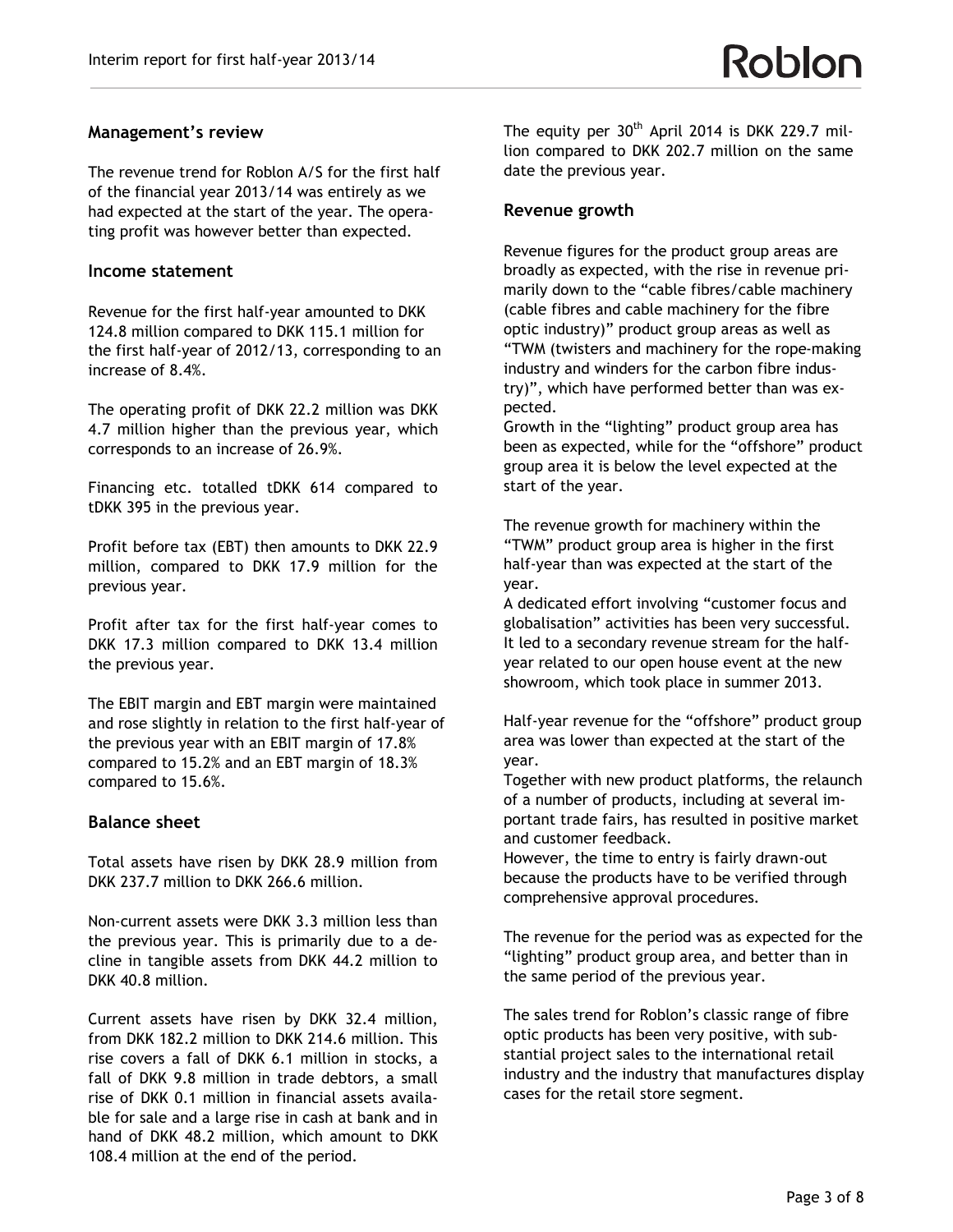The half-year saw a continued positive and rising interest in energy-saving LED products, including Roblon's LED light source for fibre optic products.

Revenue for the "fibre optic cables/cable machinery" product group area is higher than expected at the start of the year, with satisfactory development in revenue for both cable fibres and cable machinery for the fibre optic cable industry.

There has been more of a focus on customers and business development in this area over the period. We attended the "Wire 2014" trade fair in Düsseldorf, which is very important for this product group area; it is held every other year and features a high level of global participation from the fibre optic cable industry.

This trade fair saw Roblon launch six new products, four of which were within cable fibres, with the other two joining the cable machinery product range.

Roblon's new PCU (Precision Coiling Unit) in particular was a very big attraction. This is a machine that automatically coils fibre optic cables and was demonstrated live every hour.

#### **Future expectations**

Roblon expects the same challenging market conditions that characterised the first half-year to persist for the second half-year of 2013/14.

There are initial signs of improvement in the European markets, while Roblon has noticed the start of a slowdown on the Central and South American markets, something which is also affecting individual Far Eastern market areas.

Over the rest of the year Roblon will continue to make more investments in strategic measures designed to support the development of business opportunities.

Among other things, the focus will be on activities within the following areas:

- $\rightarrow$  Product development
- $\rightarrow$  Technology development
- $\rightarrow$  Customer focus and globalisation
- $\rightarrow$  Market development

The markets are experiencing a steadily and sharply increasing price pressure on Roblon's entire product portfolio and for this reason it is important that we are always in a position to offer innovative and value-creating products to the markets. During the second half-year Roblon will continue with these activities, and there are many new products in the development pipeline.

In terms of revenue, slightly lower figures are expected for the "TWM" product group area for the second half-year, and lower than the same period of the previous year, for reasons including the fact this area had an extraordinarily large project sale in the second half-year of last year.

Revenue lower than in the first half-year and around the same level as that of the second-half of the previous year is expected for the "lighting" product group area.

Revenue for the "offshore" product group area is expected to remain at the same level in the second half-year as in the first half-year, although lower than for the same period last year, which was also characterised by an extraordinarily large project sale.

The positive development seen in the first halfyear is expected to continue for the "cable fibres/cable machinery" product group area; as a consequence, revenue for the second half-year is expected to be higher than in the first half-year.

Roblon's revenue for the second half-year is expected to be slightly higher than in the first halfyear of 2013/14, but lower than the same period last year.

Roblon expects revenue and earnings for the full financial year 2013/14, as previously announced, to be in the region of DKK 250 to 275 million and profit before tax to be somewhere between DKK 35 and 45 million.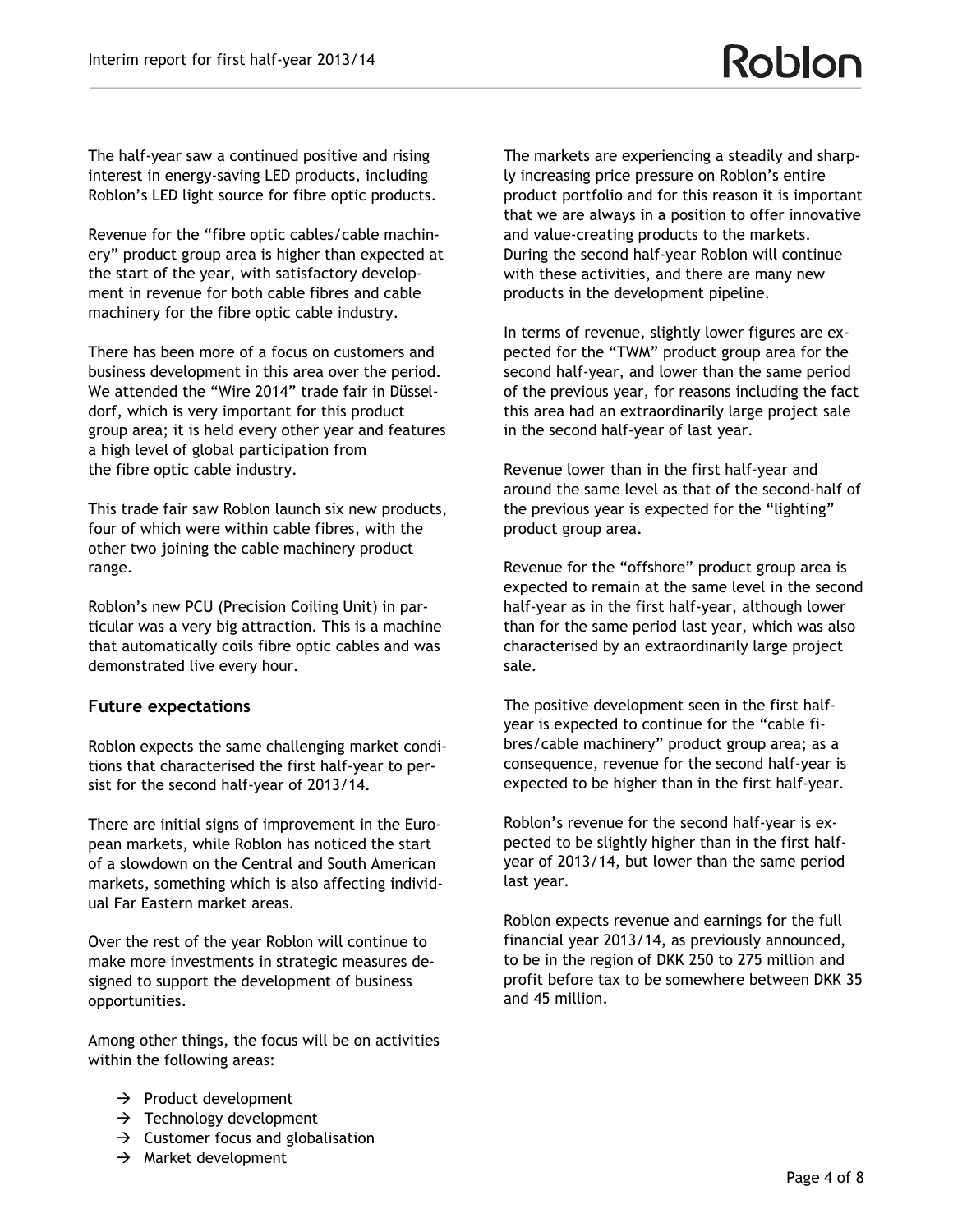#### **Statement by Management**

The Board of Directors and Management today considered and approved the interim report for the period 1 November 2013 to 30 April 2014.

This interim report, which has not been audited by the company's auditors, is presented in accordance with the general provisions of the Danish Executive Order on Interim Reports and additional Danish disclosure requirements for interim reporting for listed companies.

We find that the interim report gives a true and fair view of the company´s assets, liabilities and financial position as at 30 April 2014 and the result of the company´s activities for the period 1 November 2013 to 30 April 2014.

Furthermore, in our opinion the Management's review gives a true and fair view of developments in the activities and financial position of the company, the results for the period and of the company's financial position in general and describes significant risk and uncertainty factors that may affect the company.

Frederikshavn, 24 June 2014

**Management**

Jens-Ole Sørensen Managing Director

#### **Board**

Jørgen Kjær Jacobsen Ole Krogsgaard Chairman Deputy Chairman

Peter Sloth Vagner Karlsen Birthe Tofting Eva Haas Sloth Vagaard Letort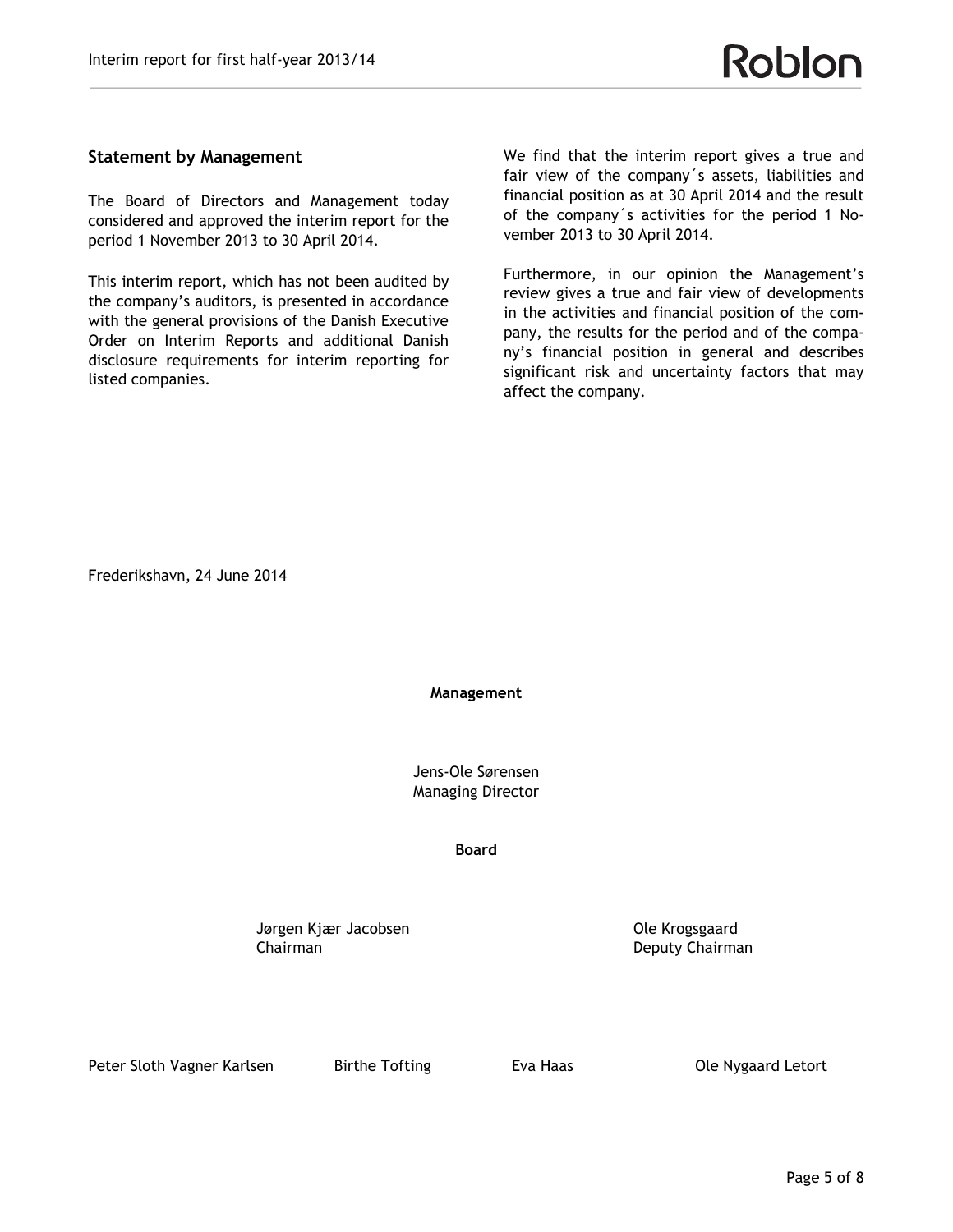# Roblon

| Statement of income and comprehensive<br>income<br>(tDKK)   | 1. half-year<br>2013/14 |            | 1. half-year<br>2012/13 |
|-------------------------------------------------------------|-------------------------|------------|-------------------------|
|                                                             | 124,772                 |            | <u>115,131</u>          |
| Operating profit<br>Net financing etc.<br>Profit before tax | 22,245<br>614<br>22,859 |            | 17,515<br>395<br>17,910 |
| Profit for the period                                       | 17,259                  |            | 13,433                  |
| Fair value adjustment of financial assets                   |                         |            |                         |
| available for sale                                          | -3                      |            | 114                     |
| Tax on fair value adjustments<br>Other comprehensive income | $-2$                    |            | $-29$<br>85             |
| Total comprehensive income                                  | <u>17,257</u>           |            | 13,518                  |
| <b>Balance sheet</b><br>(tDKK)<br><b>Assets</b>             | 30.04.2014              | 31.10.2013 | 30.04.2013              |
| Intangible assets                                           | 10,716                  | 10,414     | 10,487                  |
|                                                             | 40,756                  | 42,996     | 44,244                  |
|                                                             | 606                     | 886        | 698                     |
| Total non-current assets                                    | 52,078                  | 54,296     | 55,429                  |
|                                                             | 55,083                  | 56,485     | 61,175                  |
| Trade debtors                                               | 40,326                  | 66,242     | 50,126                  |
| Financial assets available for sale                         | 10,790                  | 10,793     | 10,713                  |
| Cash at bank and in hand                                    | 108,354                 | 86,679     | 60,230                  |
| Total current assets                                        | 214,553                 | 220,199    | 182,244                 |
|                                                             | 266,631                 | 274,495    | 237,673                 |
| <b>Liabilities</b>                                          |                         |            |                         |
| Capital and reserves                                        | 229,659                 | 230,284    | 202,677                 |
| Non-current liabilities                                     | 4,252                   | 4,270      | 4,186                   |
| Current liabilities                                         | 32,720                  | 39,941     | 30,810                  |
| Total liabilities                                           | 266,631                 | 274,495    | 237,673                 |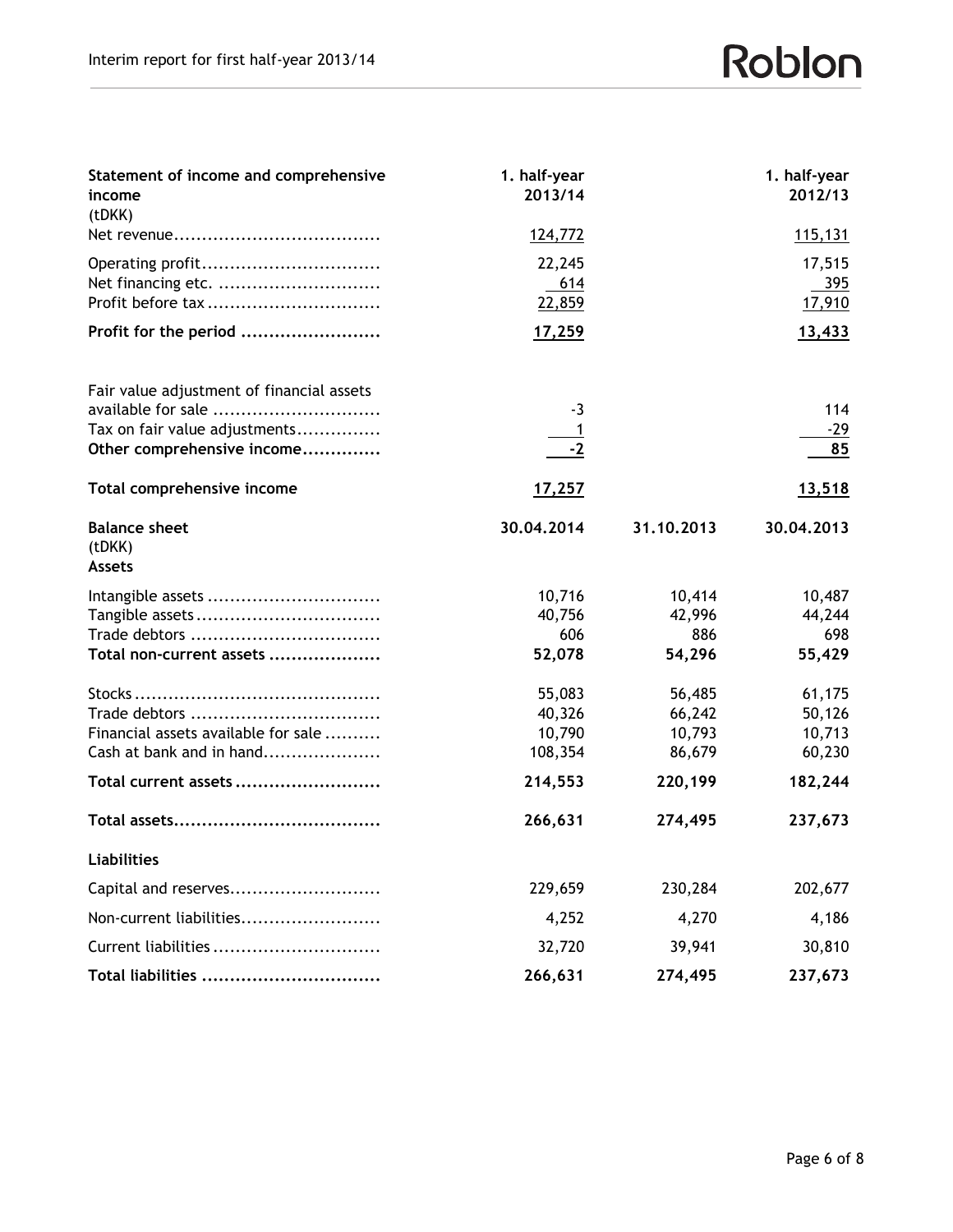| Capital and reserves statement            | 30.04.2014 | 31,10,2013 | 30.04.2013 |
|-------------------------------------------|------------|------------|------------|
| (tDKK)                                    |            |            |            |
| Capital and reserves, opening             | 230,284    | 207,041    | 207,041    |
| Dividend distributed                      | $-17,882$  | $-17,882$  | $-17,882$  |
| Fair value adjustment of financial assets |            |            |            |
| available for sale                        | -3         | 194        | 114        |
| Tax on fair value adjustments             |            | -48        | $-29$      |
| Profit for the period                     | 17,259     | 40,979     | 13,433     |
| Capital and reserves, end of period       | 229,659    | 230,284    | 202,677    |